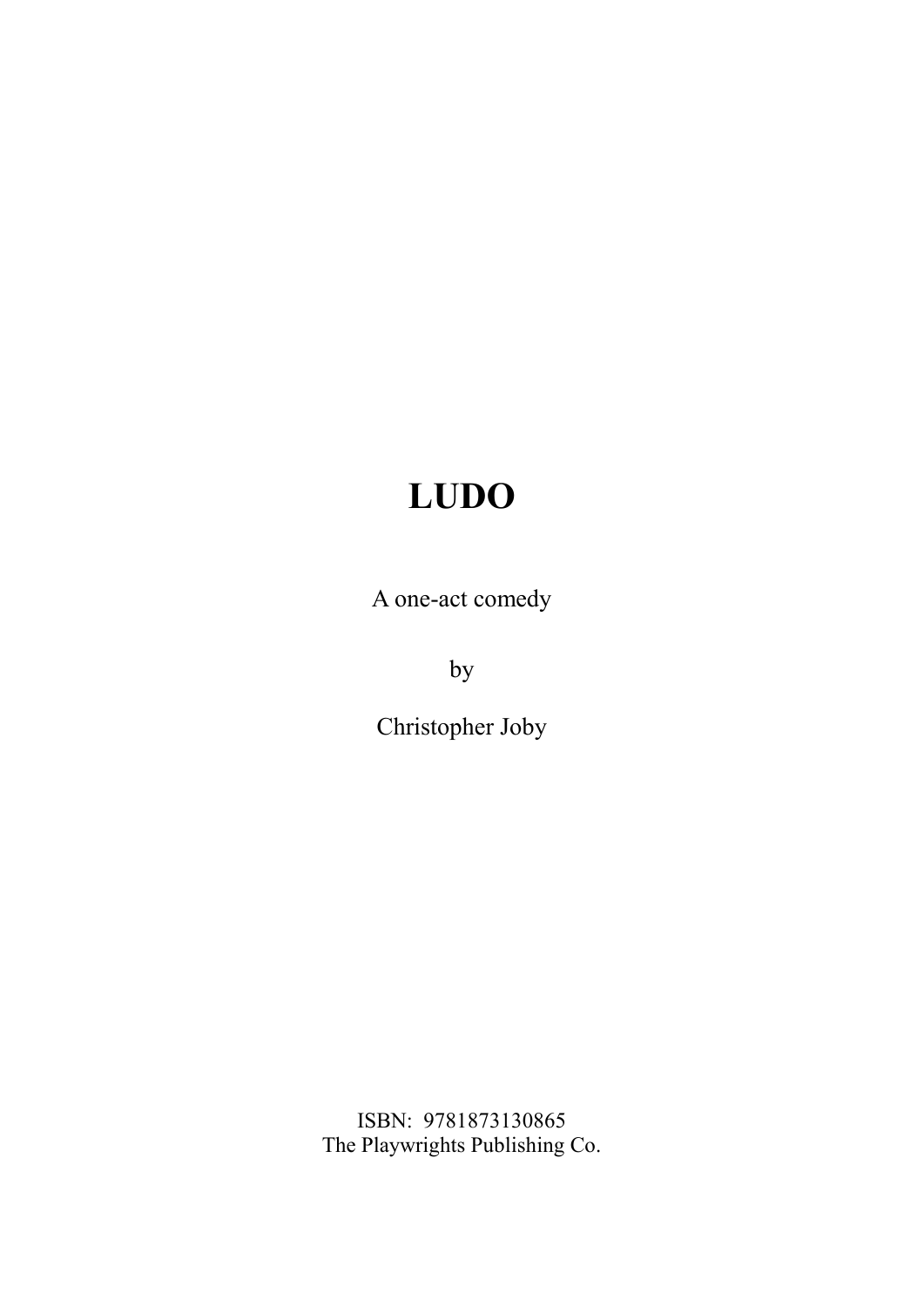Performances or readings of this play may not legally take place before an audience without a licence obtainable on application to:

> The Playwrights Publishing Co., 70 Nottingham Road, Burton Joyce, Nottingham, U.K., [44] (0)1159-313356 playwrightspublishingco@yahoo.com

To avoid possible disappointment, application should be made, preferably in writing, as early as possible, stating: -

- (i) Name and address of applicant
- (ii) Name and address of Society;
- (iii) Name and address of theatre or hall where performance(s) would be held;
- (iv) Times and dates of performances.

A fee will be charged for this licence which must be paid prior to the first performance otherwise the licence is automatically cancelled and the performance becomes illegal.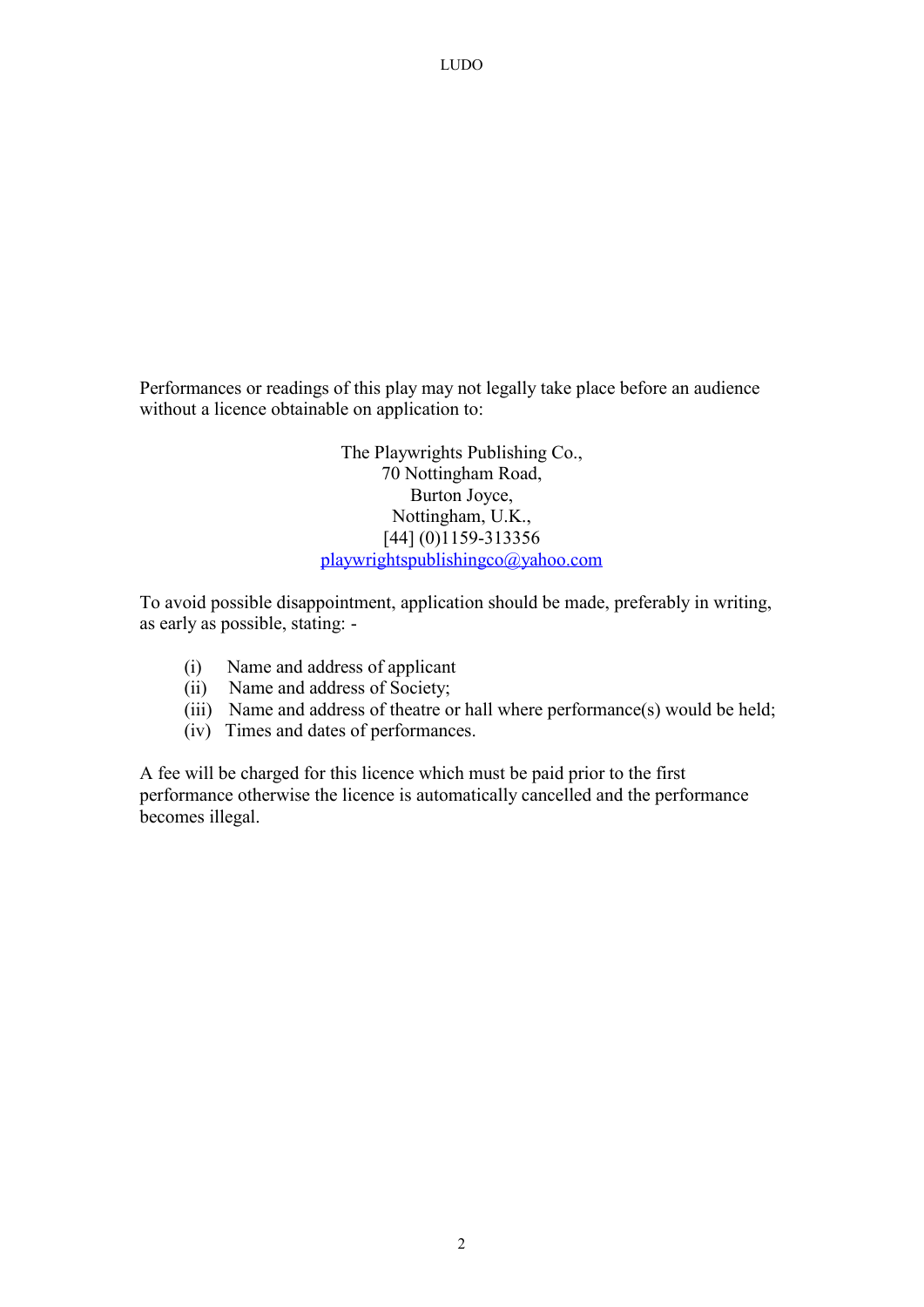### **CHARACTERS**

Ludo, middle-aged man who lives on a desert island

John, middle-aged man who has been shipwrecked on the island

John 2, another middle-aged man who appears at the end of the play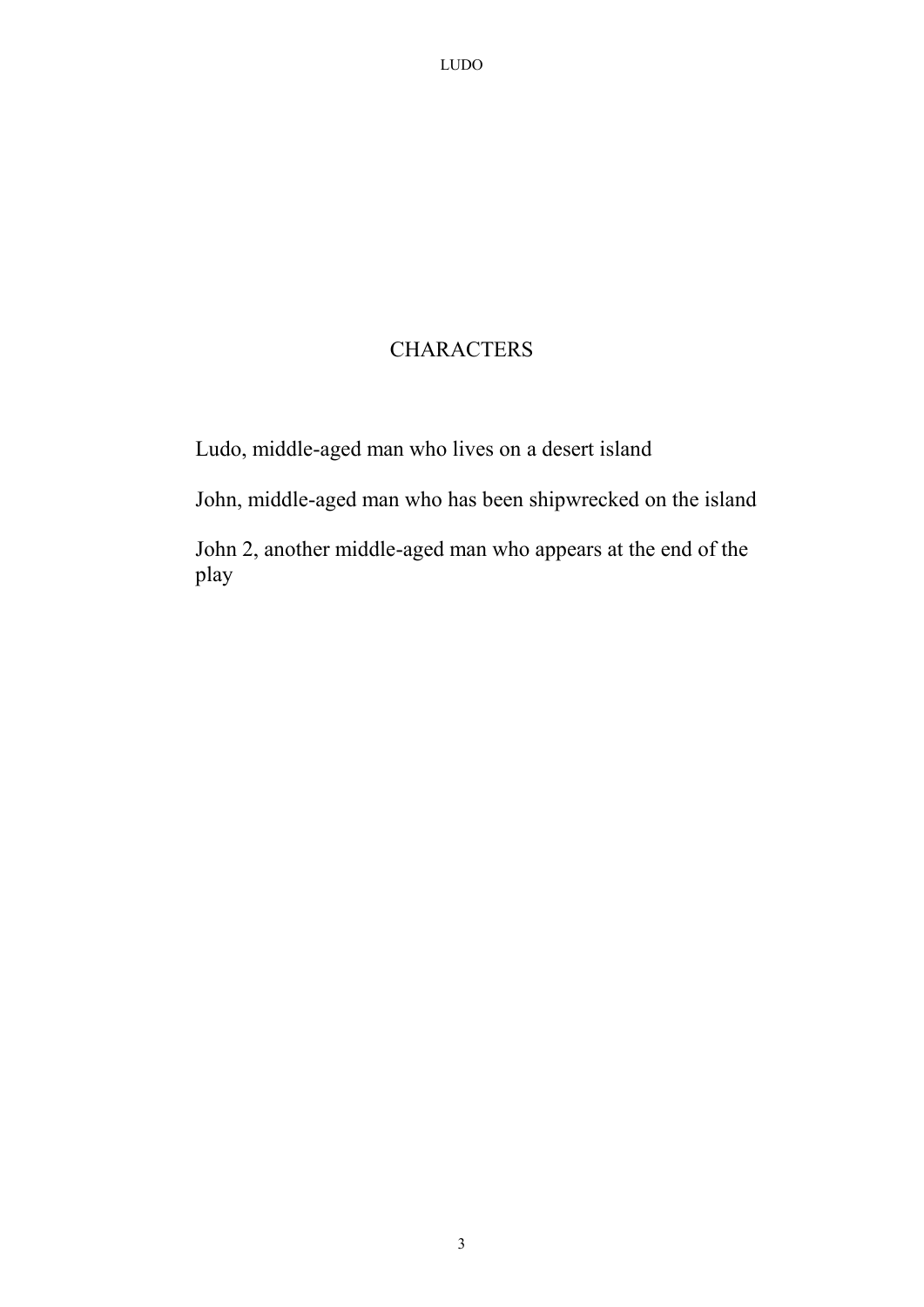## Scene One

|       | (It is the present day. The scene is a desert island. Upstage centre is a tree.<br>In front of the tree is a cooking pot over some wood. On either side of the<br>cooking pot there are a number of wooden boxes, which can serve as seats.<br>Upstage left there is a fishing-net, stretching from the shore to the sea,<br>which has one or two fish in it. As the curtain opens, the sound of the sea<br>can be heard.)                                                                         |  |  |  |
|-------|----------------------------------------------------------------------------------------------------------------------------------------------------------------------------------------------------------------------------------------------------------------------------------------------------------------------------------------------------------------------------------------------------------------------------------------------------------------------------------------------------|--|--|--|
|       | (John, whose sailing yacht has capsized, has just swum ashore. He enters<br>from upstage left. He is wearing a wetsuit rolled down to his waist and a T-<br>shirt, and is carrying a lifejacket. He walks towards the cooking pot. He<br>sees it and looks surprised. He goes up to it to inspect it, then goes<br>downstage right, looking for signs of life. He then wanders downstage left<br>and looks out to sea. After a short while, Ludo enters from stage right, not<br>noticed by John.) |  |  |  |
| Ludo: | (Looks at John for a moment, then calls out). Hello!                                                                                                                                                                                                                                                                                                                                                                                                                                               |  |  |  |
| John: | (Starts and turns round). Oh, hello. Who are you?                                                                                                                                                                                                                                                                                                                                                                                                                                                  |  |  |  |
| Ludo: | You first.                                                                                                                                                                                                                                                                                                                                                                                                                                                                                         |  |  |  |
| John: | (Slightly taken aback). Alright, I'm John. Who are you?                                                                                                                                                                                                                                                                                                                                                                                                                                            |  |  |  |
| Ludo: | Ludo.                                                                                                                                                                                                                                                                                                                                                                                                                                                                                              |  |  |  |
| John: | Sorry?                                                                                                                                                                                                                                                                                                                                                                                                                                                                                             |  |  |  |
| Ludo: | I said Ludo, the name's Ludo.                                                                                                                                                                                                                                                                                                                                                                                                                                                                      |  |  |  |
| John: | Ludo? Is that short for something? Ludovic? Ludwig?                                                                                                                                                                                                                                                                                                                                                                                                                                                |  |  |  |
| Ludo: | It's not short for anything. It's Ludo, just Ludo.                                                                                                                                                                                                                                                                                                                                                                                                                                                 |  |  |  |
| John: | Isn't that a board game?                                                                                                                                                                                                                                                                                                                                                                                                                                                                           |  |  |  |
| Ludo: | Maybe it is, but it's my name, as well.                                                                                                                                                                                                                                                                                                                                                                                                                                                            |  |  |  |
| John: | Well, how do you do, Ludo. (Goes over to Ludo. Holds out his hand. At<br>first, Ludo does not reciprocate, but then does so, slightly reticently).                                                                                                                                                                                                                                                                                                                                                 |  |  |  |
| Ludo: | Fine, fine. (Walks upstage left to stand the other side of the pot. John and<br>Ludo now face each other either side of the pot). Wasn't always my name,<br>though, Ludo.                                                                                                                                                                                                                                                                                                                          |  |  |  |
| John: | Oh?                                                                                                                                                                                                                                                                                                                                                                                                                                                                                                |  |  |  |
| Ludo: | No, I used to be called John, just like you.                                                                                                                                                                                                                                                                                                                                                                                                                                                       |  |  |  |
| John: | Why did you change it?                                                                                                                                                                                                                                                                                                                                                                                                                                                                             |  |  |  |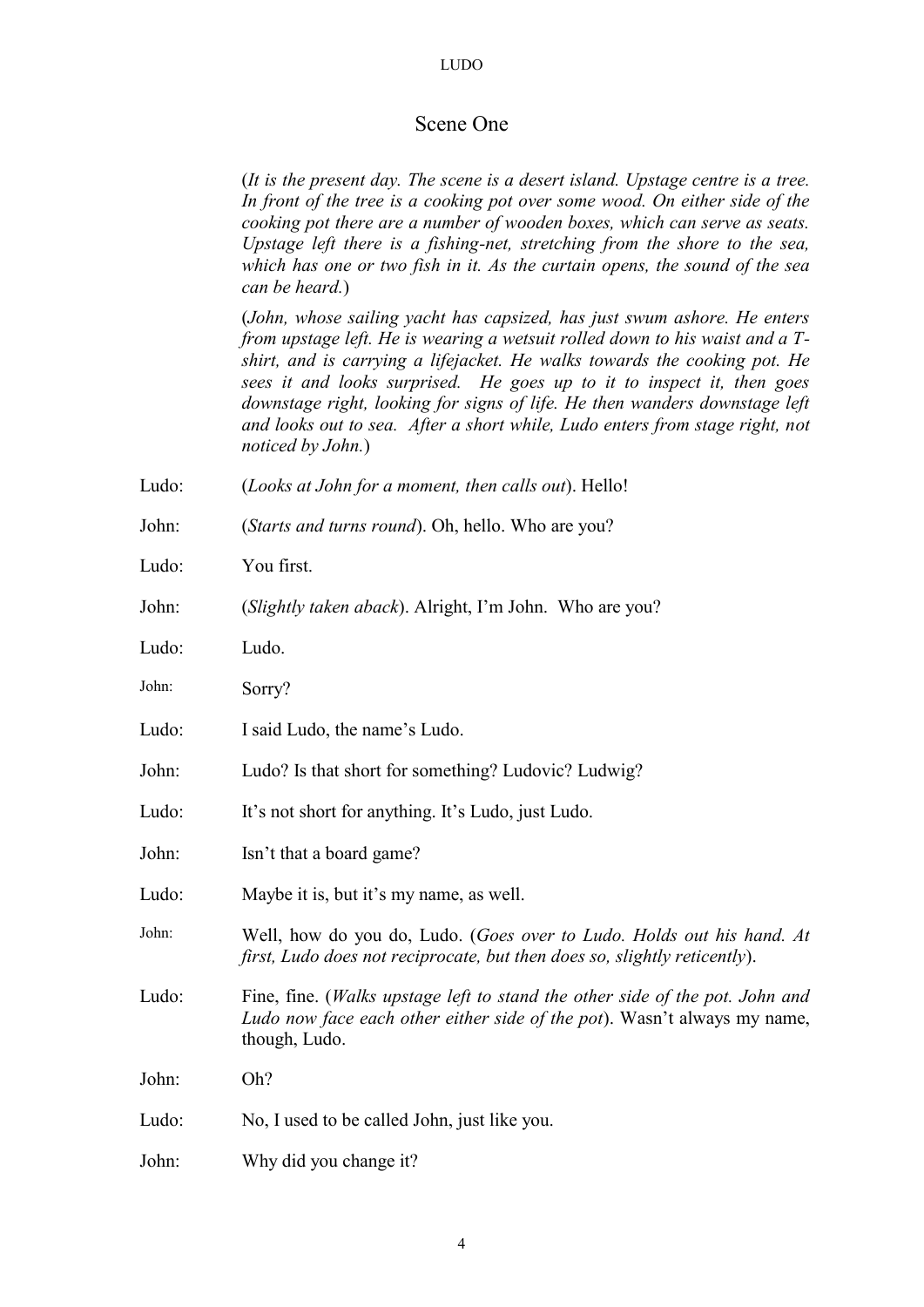| Ludo: | Just did, I suppose. Anyway, what brings you here?                                                                                                                                                                                             |  |  |  |  |
|-------|------------------------------------------------------------------------------------------------------------------------------------------------------------------------------------------------------------------------------------------------|--|--|--|--|
| John: | Boat capsized. I lost radio contact, then a huge wave hit the boat. I fell<br>overboard. Thought I was going to drown, but thankfully I saw this island.<br>Must have been about a mile away, I suppose, and I swam to shore. So here<br>I am. |  |  |  |  |
| Ludo: | Lucky man.                                                                                                                                                                                                                                     |  |  |  |  |
| John: | How do you mean? I lost my boat, and I nearly lost my life.                                                                                                                                                                                    |  |  |  |  |
| Ludo: | There's not another island around here for miles, so you're lucky this island<br>was close by.                                                                                                                                                 |  |  |  |  |
| John: | If you put it like that, I suppose I am.                                                                                                                                                                                                       |  |  |  |  |
| Ludo: | The sea's full of sharks as well, so you're lucky they didn't have you for<br>lunch.                                                                                                                                                           |  |  |  |  |
| John: | Yes. I can't imagine I'm particularly tasty, but even so                                                                                                                                                                                       |  |  |  |  |
| Ludo: | (Points to John's lifejacket). You won't need that now.                                                                                                                                                                                        |  |  |  |  |
| John: | What?                                                                                                                                                                                                                                          |  |  |  |  |
| Ludo: | That lifejacket.                                                                                                                                                                                                                               |  |  |  |  |
| John: | You never know.                                                                                                                                                                                                                                |  |  |  |  |
| Ludo: | You might as well put it down. No one's going to run off with it, are they?                                                                                                                                                                    |  |  |  |  |
| John: | (Looks around briefly). I suppose not. (John places his lifejacket on the<br>ground. He then gets out a mobile phone from his pocket).                                                                                                         |  |  |  |  |
| Ludo: | You won't need that either. No mobile phone masts on this island, thank<br>goodness.                                                                                                                                                           |  |  |  |  |
| John: | You're probably right.                                                                                                                                                                                                                         |  |  |  |  |
| Ludo: | I am.                                                                                                                                                                                                                                          |  |  |  |  |
| John: | (Looks at the phone for a moment). It's stopped working anyway. (Puts it<br>back in his pocket).                                                                                                                                               |  |  |  |  |
| Ludo: | Good. I hate them, mobile phones. Drive me crazy. Well, the morons who<br>use them anyway. (Shouting). Why do they always have to shout?                                                                                                       |  |  |  |  |
| John: | I know what you mean.                                                                                                                                                                                                                          |  |  |  |  |
| Ludo: | (Moves towards the cooking pot). I was just about to eat.                                                                                                                                                                                      |  |  |  |  |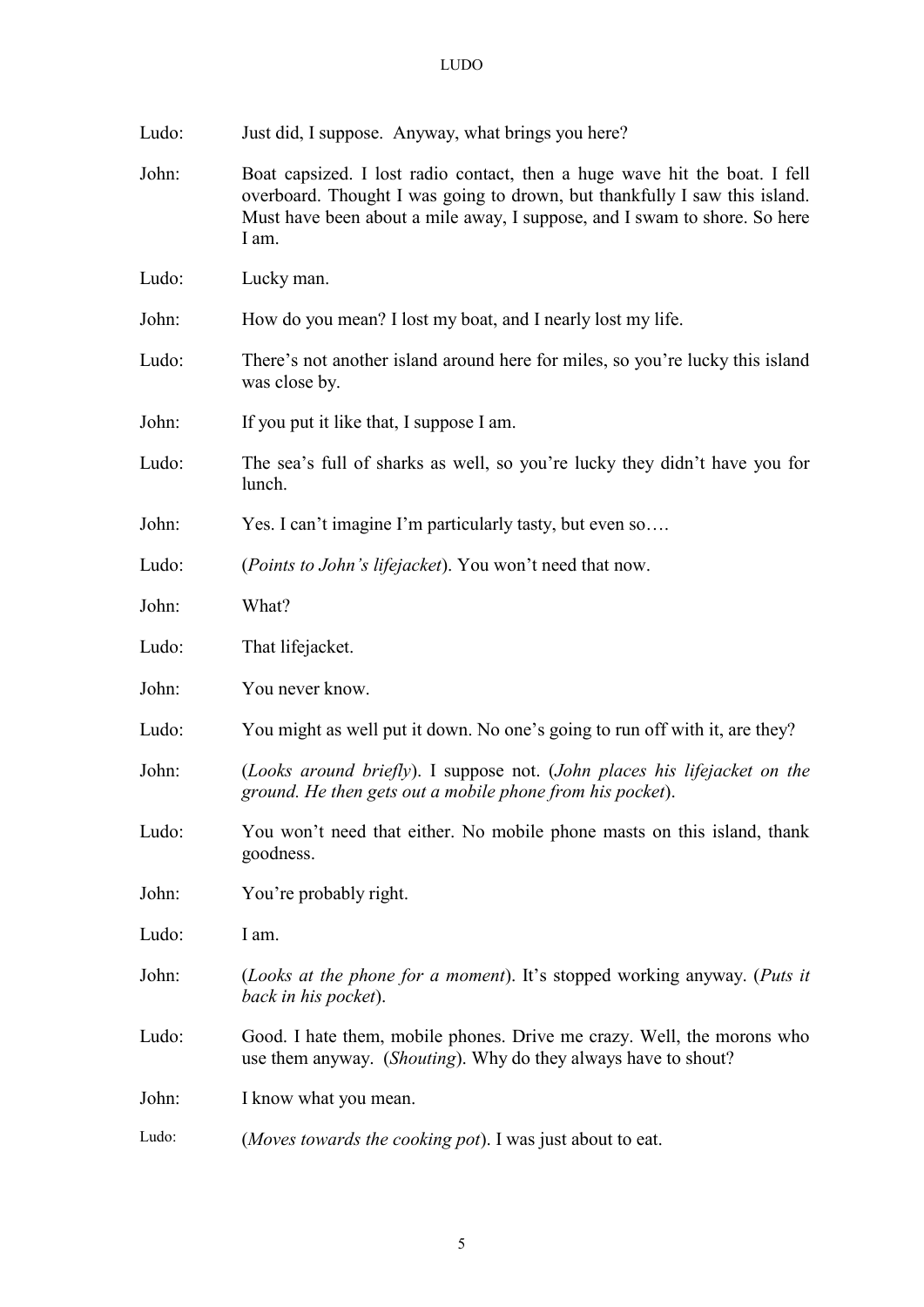| John: | Can I join you? I'm really hungry.                                                                                                                                                                                                                                                            |  |  |  |
|-------|-----------------------------------------------------------------------------------------------------------------------------------------------------------------------------------------------------------------------------------------------------------------------------------------------|--|--|--|
| Ludo: | (Slightly begrudgingly). I suppose so.                                                                                                                                                                                                                                                        |  |  |  |
| John: | Thank you. What have you got?                                                                                                                                                                                                                                                                 |  |  |  |
| Ludo: | Fish.                                                                                                                                                                                                                                                                                         |  |  |  |
| John: | Silly question, really.                                                                                                                                                                                                                                                                       |  |  |  |
| Ludo: | Not really. I grow my own vegetables, carrots, peas, that sort of thing. I'm<br>vegetarian actually. Well, that's not quite true. I eat fish, of course, because,<br>well, you know, there's a lot of it about, isn't there?                                                                  |  |  |  |
| John: | No meat, I suppose.                                                                                                                                                                                                                                                                           |  |  |  |
| Ludo: | No, I do eat meat, if there is some, but only on Fridays. ( <i>John looks slightly</i><br>surprised at this, but does not respond to it). I've got a cage over there,<br>where I keep anything I catch. ( <i>Points offstage right</i> ). Anyway, come and<br>have some fish. Freshly caught. |  |  |  |
| John: | (Ludo and John go over to the cooking pot. Ludo picks up a plate, puts<br>some fish on it and hands the plate to John. He takes another plate for<br>himself and puts some fish on that, too. They sit on boxes next to the<br>cooking pot and start to eat). Two plates?                     |  |  |  |
| Ludo: | ( <i>Chuckles</i> ). Yer, you never know when someone else is going to turn up, do<br>you?                                                                                                                                                                                                    |  |  |  |
| John: | I'm not the first, then?                                                                                                                                                                                                                                                                      |  |  |  |
| Ludo: | ( <i>Changing the subject</i> ). So, where are you from?                                                                                                                                                                                                                                      |  |  |  |
| John: | England.                                                                                                                                                                                                                                                                                      |  |  |  |
| Ludo: | I worked that out. Whereabouts in England?                                                                                                                                                                                                                                                    |  |  |  |
| John: | Surrey.                                                                                                                                                                                                                                                                                       |  |  |  |
| Ludo: | Oh, very nice. Surrey, eh? What made you leave leafy Surrey, then?                                                                                                                                                                                                                            |  |  |  |
| John: | Just fancied sailing round the world, really. Got divorced last year, kids<br>have left home, so I thought, why not? What about yourself?                                                                                                                                                     |  |  |  |
| Ludo: | What about me?                                                                                                                                                                                                                                                                                |  |  |  |
| John: | Where are you from?                                                                                                                                                                                                                                                                           |  |  |  |
| Ludo: | Cambridgeshire.                                                                                                                                                                                                                                                                               |  |  |  |
| John: | Whereabouts?                                                                                                                                                                                                                                                                                  |  |  |  |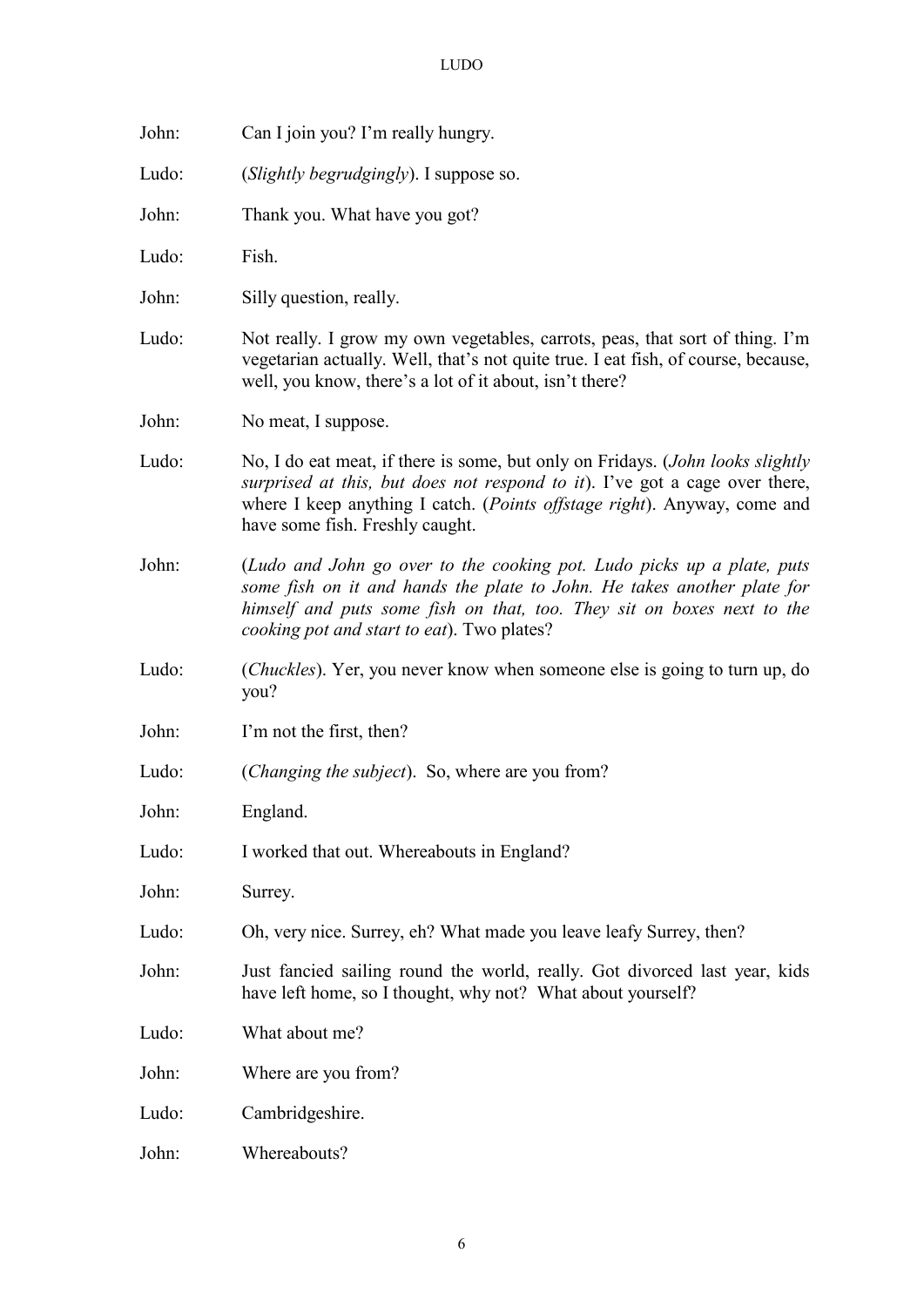| Ludo: | Six Mile Bottom.                                                                                                                                                                                                               |  |  |  |  |
|-------|--------------------------------------------------------------------------------------------------------------------------------------------------------------------------------------------------------------------------------|--|--|--|--|
| John: | ( <i>Laughs</i> ) Where?                                                                                                                                                                                                       |  |  |  |  |
| Ludo: | <i>(Gives emphasis to each word)</i> . Six Mile Bottom.                                                                                                                                                                        |  |  |  |  |
| John: | That's what I thought you said. Funny name, isn't it?                                                                                                                                                                          |  |  |  |  |
| Ludo: | That's why I left. Fed up with people laughing at where I came from. I<br>asked them to change the name, the local council, but they wouldn't. They<br>said it's on all the signposts and all the maps, so it'll have to stay. |  |  |  |  |
| John: | So, that's why you left?                                                                                                                                                                                                       |  |  |  |  |
| Ludo: | Partly.                                                                                                                                                                                                                        |  |  |  |  |
| John: | Why else?                                                                                                                                                                                                                      |  |  |  |  |
| Ludo: | ( <i>Annoyed</i> ). You ask a lot of questions, don't you?                                                                                                                                                                     |  |  |  |  |
| John: | I'm just interested that's all.                                                                                                                                                                                                |  |  |  |  |
| Ludo: | I used to teach languages at the local comp. Got fed up with that, and, well,<br>I just couldn't stand all the rules.                                                                                                          |  |  |  |  |
| John: | Rules? Which rules?                                                                                                                                                                                                            |  |  |  |  |
| Ludo: | All of them. So many rules in Britain.                                                                                                                                                                                         |  |  |  |  |
| John: | Are there?                                                                                                                                                                                                                     |  |  |  |  |
| Ludo: | Yer, rule for this, rule for that. Don't do this, don't do that, don't do the<br>other. Park here, don't park there, put your rubbish here, not there                                                                          |  |  |  |  |
| John: | So, you wanted to get away from all the rules?                                                                                                                                                                                 |  |  |  |  |
|       | (From now until the end of the scene, the lights start to dim very gradually<br>as night falls).                                                                                                                               |  |  |  |  |
| Ludo: | Well, other people's rules. (Puts his plate down, gets up and walks<br>downstage left. Looks out to the sea briefly, turns round and speaks). You<br>know you're lucky you arrived on a Monday.                                |  |  |  |  |
| John: | I thought it was Tuesday.                                                                                                                                                                                                      |  |  |  |  |
| Ludo: | No, it's Monday.                                                                                                                                                                                                               |  |  |  |  |
| John: | How do you know? You're not wearing a watch.                                                                                                                                                                                   |  |  |  |  |
| Ludo: | Don't worry, I know it's Monday.                                                                                                                                                                                               |  |  |  |  |
| John: | I thought it was Tuesday.                                                                                                                                                                                                      |  |  |  |  |
|       |                                                                                                                                                                                                                                |  |  |  |  |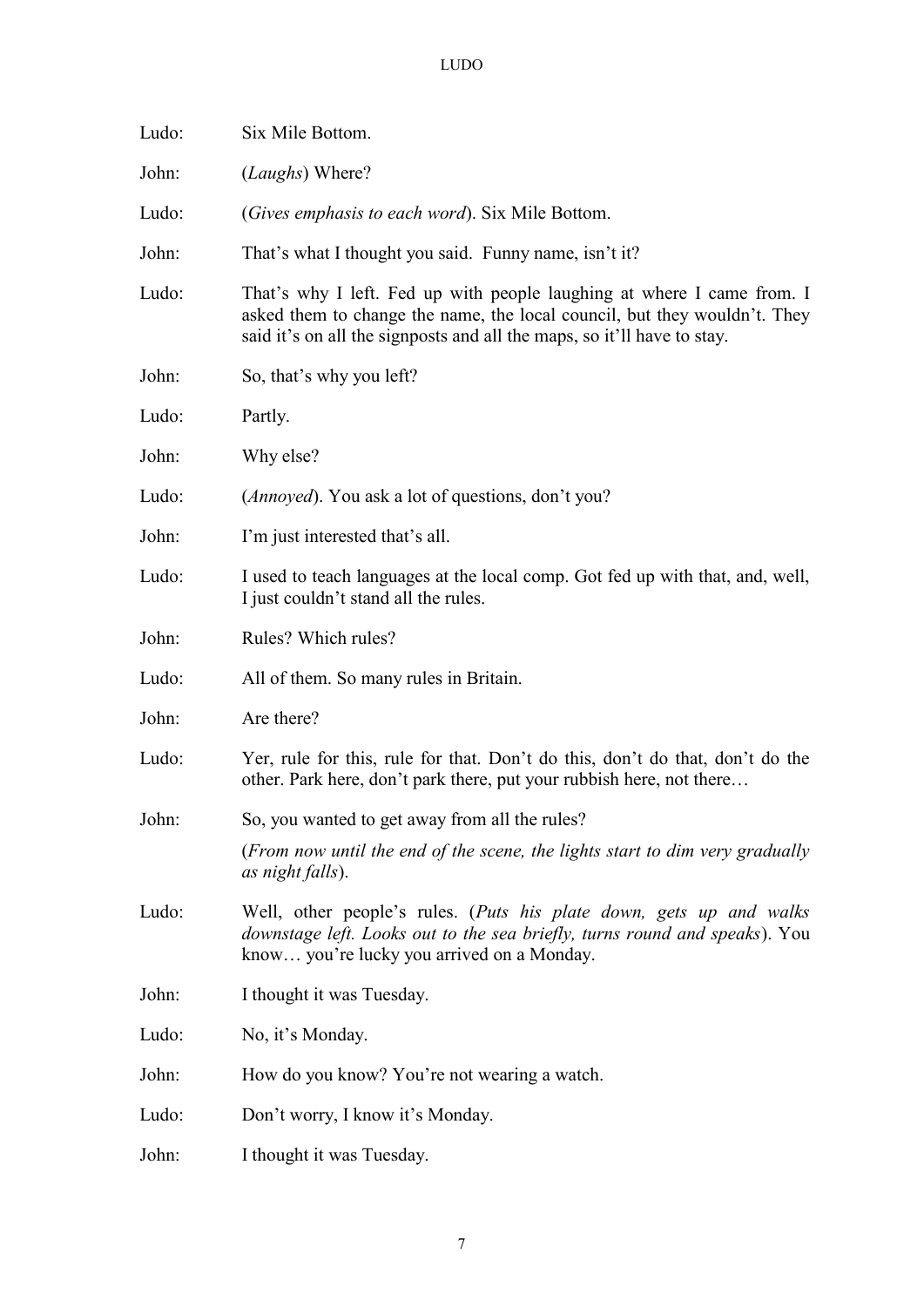| Ludo: | You thought wrong. It's Monday.                                                                                                                                                                                                                                                        |  |  |  |
|-------|----------------------------------------------------------------------------------------------------------------------------------------------------------------------------------------------------------------------------------------------------------------------------------------|--|--|--|
| John: | It was Tuesday, when my boat capsized, so it must still be Tuesday now.                                                                                                                                                                                                                |  |  |  |
| Ludo: | (Slightly threatening). I said it was Monday. Do you understand?                                                                                                                                                                                                                       |  |  |  |
| John: | Alright, alright, let's say it's Monday.                                                                                                                                                                                                                                               |  |  |  |
| Ludo: | It is. ( <i>Wanders downstage right</i> ).                                                                                                                                                                                                                                             |  |  |  |
| John: | So why I am lucky I arrived on a Monday, then?                                                                                                                                                                                                                                         |  |  |  |
| Ludo: | ( <i>Turns</i> ). Because, my friend, the usual rules of the island don't apply on a<br>Monday.                                                                                                                                                                                        |  |  |  |
| John: | Oh. What are these 'usual rules'?                                                                                                                                                                                                                                                      |  |  |  |
| Ludo: | ( <i>John looks puzzled</i> ). One of them is that you can only use words from<br>certain languages on certain days. You're lucky it's a Monday today,<br>because all the words are English.                                                                                           |  |  |  |
| John: | I speak some French as well.                                                                                                                                                                                                                                                           |  |  |  |
| Ludo: | That should be OK for tomorrow. The rules say you can use French on<br>Tuesdays, but you might have a problem for the rest of the week.                                                                                                                                                |  |  |  |
| John: | Who makes these rules up?                                                                                                                                                                                                                                                              |  |  |  |
| Ludo: | I do.                                                                                                                                                                                                                                                                                  |  |  |  |
| John: | But surely this island belongs to someone.                                                                                                                                                                                                                                             |  |  |  |
| Ludo: | Yer, me.                                                                                                                                                                                                                                                                               |  |  |  |
| John: | No, I mean a country. Isn't there a country that owns this island; makes up<br>the rules?                                                                                                                                                                                              |  |  |  |
| Ludo: | Well, officially, it belongs to Chile, but they don't seem too bothered about<br>it. I mean, I've been here for three years now, and I haven't heard a squeak<br>out of them, so I've decided to run the place myself. I make the rules up.<br>There's no one else to do it, is there? |  |  |  |
| John: | I see. And these rules, are they written down anywhere?                                                                                                                                                                                                                                |  |  |  |
| Ludo: | Don't be silly. Where would I write them down? ( <i>Points to his head</i> ). No,<br>they're in my head.                                                                                                                                                                               |  |  |  |
| John: | But what if someone comes along, like me, and wants to know them.                                                                                                                                                                                                                      |  |  |  |
| Ludo: | Oh, don't worry, I'll tell you what the rules are. (Sits down, picks up his<br>plate and carries on eating).                                                                                                                                                                           |  |  |  |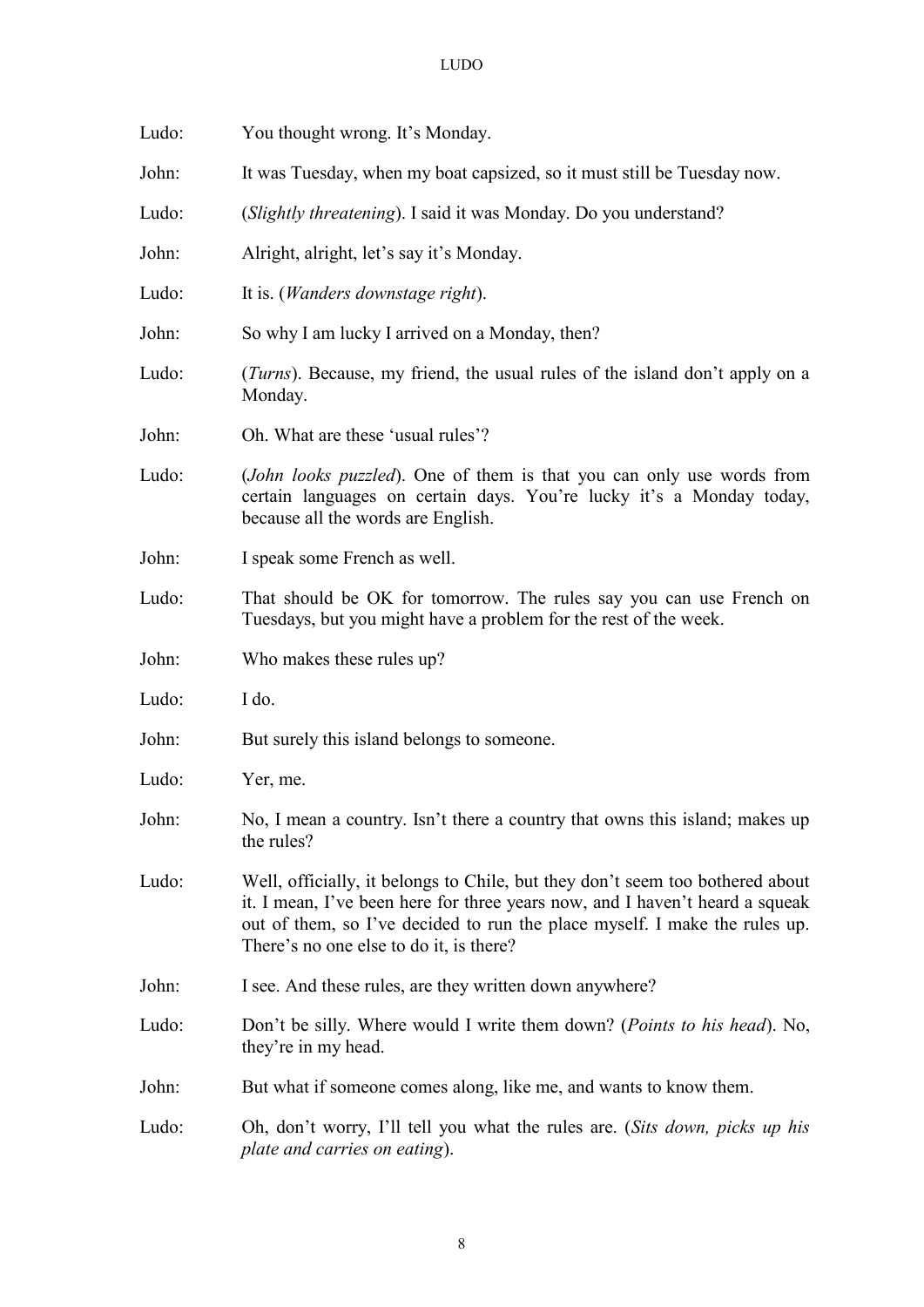| John: | (Uncertain how to respond, so changes the subject). Must get lonely.                                                                      |
|-------|-------------------------------------------------------------------------------------------------------------------------------------------|
| Ludo: | How do you mean?                                                                                                                          |
| John: | Well, you being here all on your own.                                                                                                     |
| Ludo: | Not really. I keep myself occupied.                                                                                                       |
| John: | What do you do?                                                                                                                           |
| Ludo: | Fish.                                                                                                                                     |
| John: | I should have guessed.                                                                                                                    |
| Ludo: | That's not all I do. If I can't sleep, I count grains of sand.                                                                            |
| John: | Do you sunbathe? Must get the weather for it quite often.                                                                                 |
| Ludo: | No, I'm not one for just lying around. Always busy me. Sometimes I play<br>Desert Island Discs.                                           |
| John: | Oh?                                                                                                                                       |
| Ludo: | You know, like they do on the radio. I select eight records, one favourite, a<br>book and a luxury item.                                  |
| John: | So, you've got a record player?                                                                                                           |
| Ludo: | No, of course not. There's no electricity here, is there, so I can't play them.<br>I just think about the records. Sometimes I sing them. |
| John: | A sort of Anti-Desert Island Discs, as it were.                                                                                           |
| Ludo: | How do you mean?                                                                                                                          |
| John: | Well, on the radio the guests get to listen to their records, don't they? You<br>sing yours.                                              |
| Ludo: | Yer, but they're not on a desert island, are they? They're just in some warm<br>studio in  wherever it is.                                |
| John: | London.                                                                                                                                   |
| Ludo: | Yer, London. Mine's the real version, because I'm on a desert island, you<br>see. They're not.                                            |
| John: | Yes, I see. ( <i>Not really seeing Ludo's point</i> ). So, what records do you<br>choose?                                                 |
| Ludo: | Depends, really. Sometimes it's something from South Pacific.                                                                             |
| John: | Fair enough. And what book? Robinson Crusoe?                                                                                              |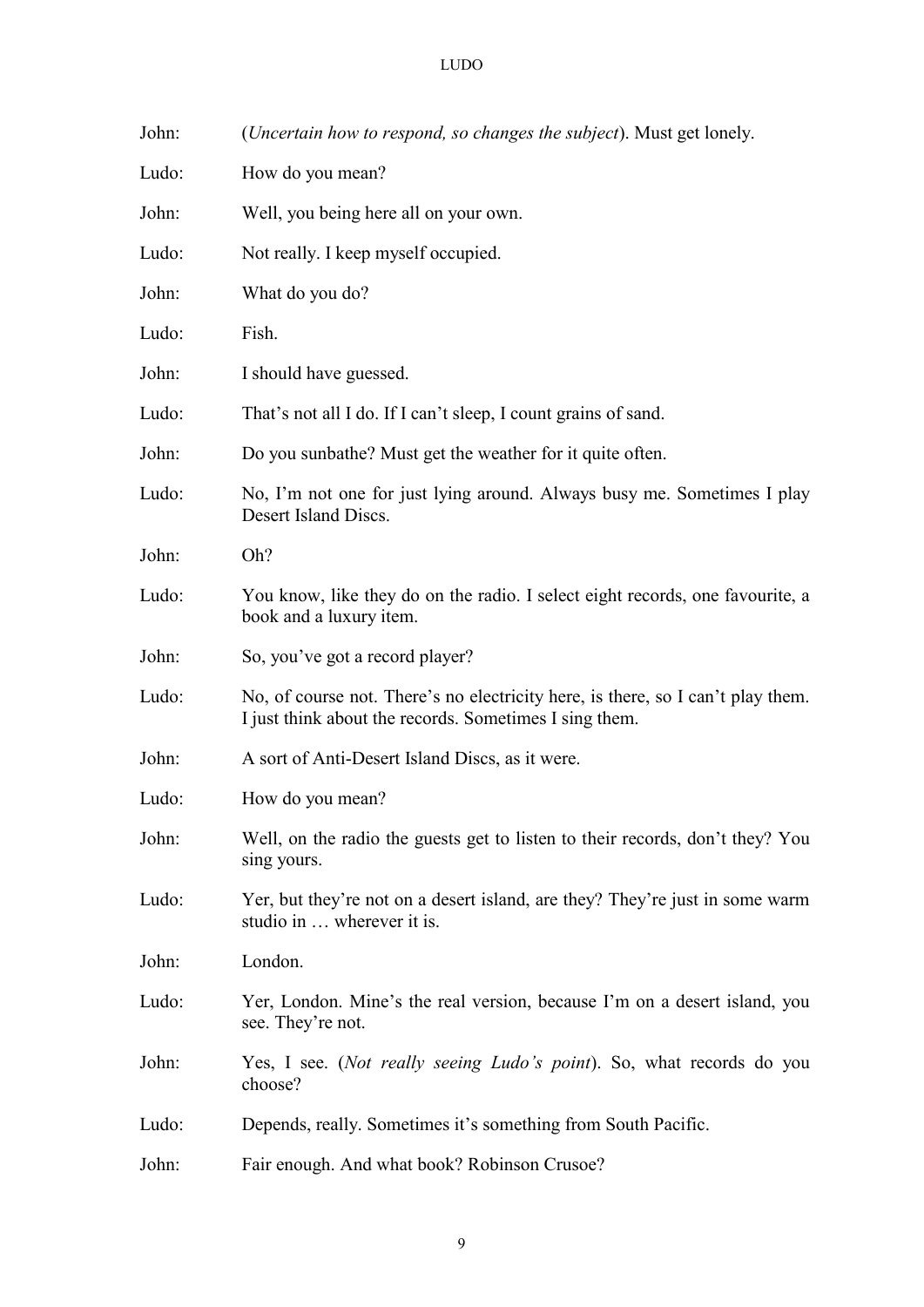| Ludo: | That would be too obvious, wouldn't it, though to be fair I did once choose<br>Treasure Island.                                           |
|-------|-------------------------------------------------------------------------------------------------------------------------------------------|
| John: | (They have now finished eating and put their plates down). Well, that was<br>delicious, Ludo. Thank you. Much better than ship's rations. |
| Ludo: | Don't mention it. It's starting to get dark, isn't it?                                                                                    |
| John: | Yes it is.                                                                                                                                |
| Ludo: | I'll show you where you're sleeping.                                                                                                      |
| John: | Oh. You've got somewhere for me to sleep?                                                                                                 |
| Ludo: | Yer. As I say, you never know who's going to turn up, do you?                                                                             |
| John: | ( <i>Laughs nervously</i> ). I suppose not.                                                                                               |
| Ludo: | Come on, then, it's over here.                                                                                                            |
|       | (Ludo points offstage right. They get up and Ludo leads the way as they exit<br>stage right. Lights dim gradually as night falls.)        |

#### Scene Two

(*After a short while, the lights come on. It is the following morning. John enters stage right. He walks across to stage left and looks out as if surveying the sea. After a short while, Ludo enters stage right and sees John standing stage left*).

Ludo: (*Slightly aggressively*) What are you doing?

John: Oh. Hallo, Ludo. Morning. I thought you were still asleep.

Ludo: I'm not, am I?

John: So I see.

Ludo: What are you doing?

John: How do you mean?

Ludo: What are you doing standing there?

John: Oh, I see. Just looking at the view. Lovely, isn't it. And so quiet. It really is like Paradise here. (*Points upstage left*).

Ludo: No. What are you doing standing *there*? You can't stand *there*.

John: What? *Here*? (*Points to the ground*).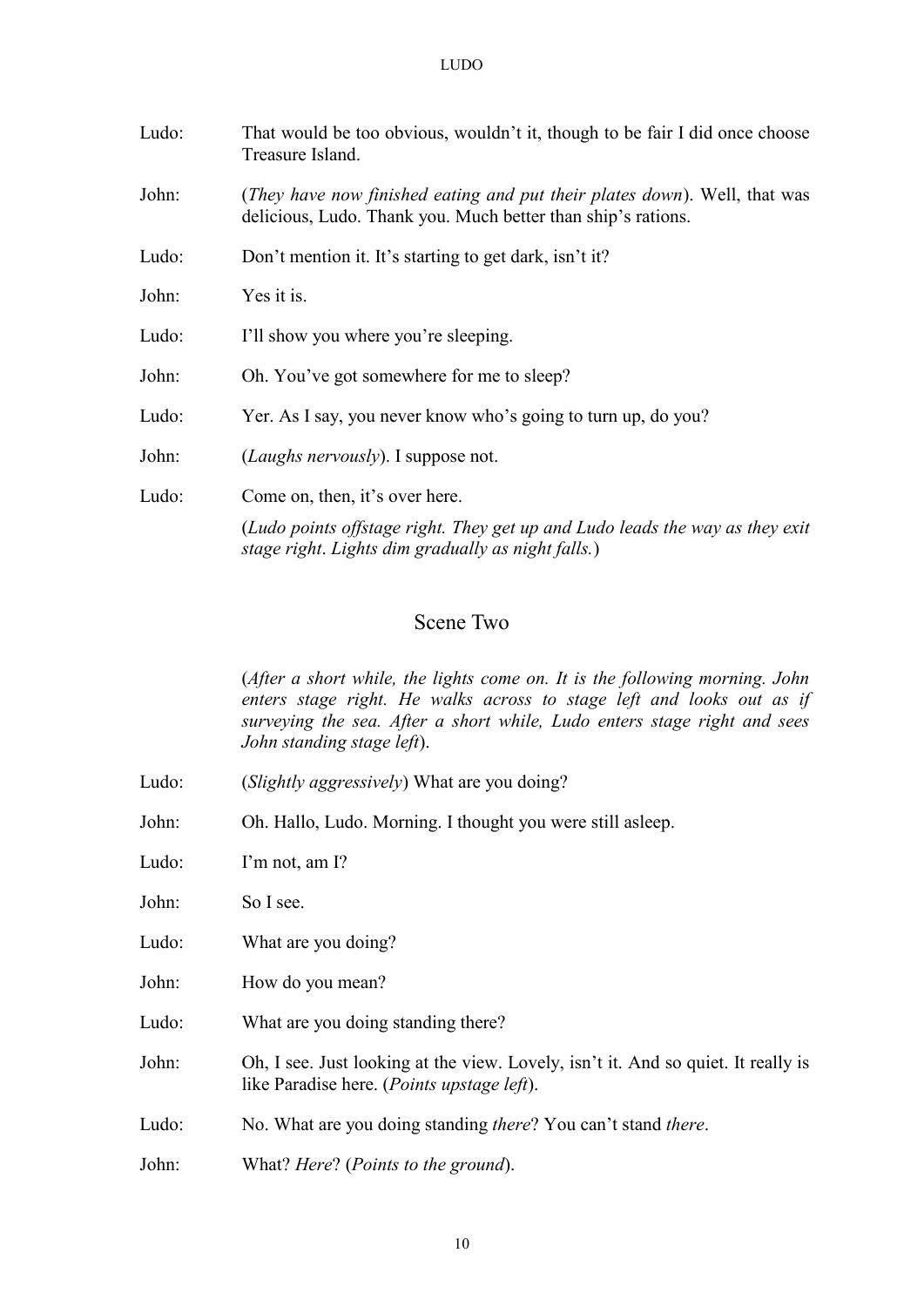| John: | Yes, there.                                                                                                                                                                                      |  |  |  |
|-------|--------------------------------------------------------------------------------------------------------------------------------------------------------------------------------------------------|--|--|--|
| John: | Why not? I was standing <i>here</i> yesterday. In this exact same spot.                                                                                                                          |  |  |  |
| Ludo: | Yer, but you can't stand <i>there</i> today, can you, it's Tuesday.                                                                                                                              |  |  |  |
| John: | I know it's Tuesday.                                                                                                                                                                             |  |  |  |
| Ludo: | Well, you can only stand <i>there</i> on Mondays, can't you?                                                                                                                                     |  |  |  |
| John: | (John looks confused). I don't know. There's nothing to tell me I can't stand<br>here. No sign saying 'Don't stand here'.                                                                        |  |  |  |
| Ludo: | Don't be stupid. I'm telling you, you can't stand there, so you can't stand<br>there. Alright?                                                                                                   |  |  |  |
| John: | Where can I stand, then?                                                                                                                                                                         |  |  |  |
| Ludo: | Not there. Come and stand here under this arbre. (Points to the tree).                                                                                                                           |  |  |  |
| John: | What?                                                                                                                                                                                            |  |  |  |
| Ludo: | This arbre.                                                                                                                                                                                      |  |  |  |
| John: | Oh. Arbre. Tree. (Cottons on). Yes, I get it, French today. Lucky I can<br>remember my 'O' level French. (Goes to stand under the tree). Anyway,<br>why are you only using French for 'tree'.    |  |  |  |
| Ludo: | It's a noun, isn't it?                                                                                                                                                                           |  |  |  |
| John: | So is 'noun'. So is Tuesday. So, why not use French for them?                                                                                                                                    |  |  |  |
| Ludo: | Trying to trip me up, hey?                                                                                                                                                                       |  |  |  |
| John: | No. Just trying to understand the rules, that's all.                                                                                                                                             |  |  |  |
| Ludo: | Well, if you must know, you can only use French words for concrete nouns<br>on Tuesdays.                                                                                                         |  |  |  |
| John: | Very strange.                                                                                                                                                                                    |  |  |  |
| Ludo: | How do you mean?                                                                                                                                                                                 |  |  |  |
| John: | Why not just use English.                                                                                                                                                                        |  |  |  |
| Ludo: | Look, just because in England there's a convention of using English for all<br>the words, that doesn't mean that using another convention in another<br>country is necessarily strange, does it? |  |  |  |
| John: | You said country. That's a concrete noun. Why didn't you say, what is it,<br>pays?                                                                                                               |  |  |  |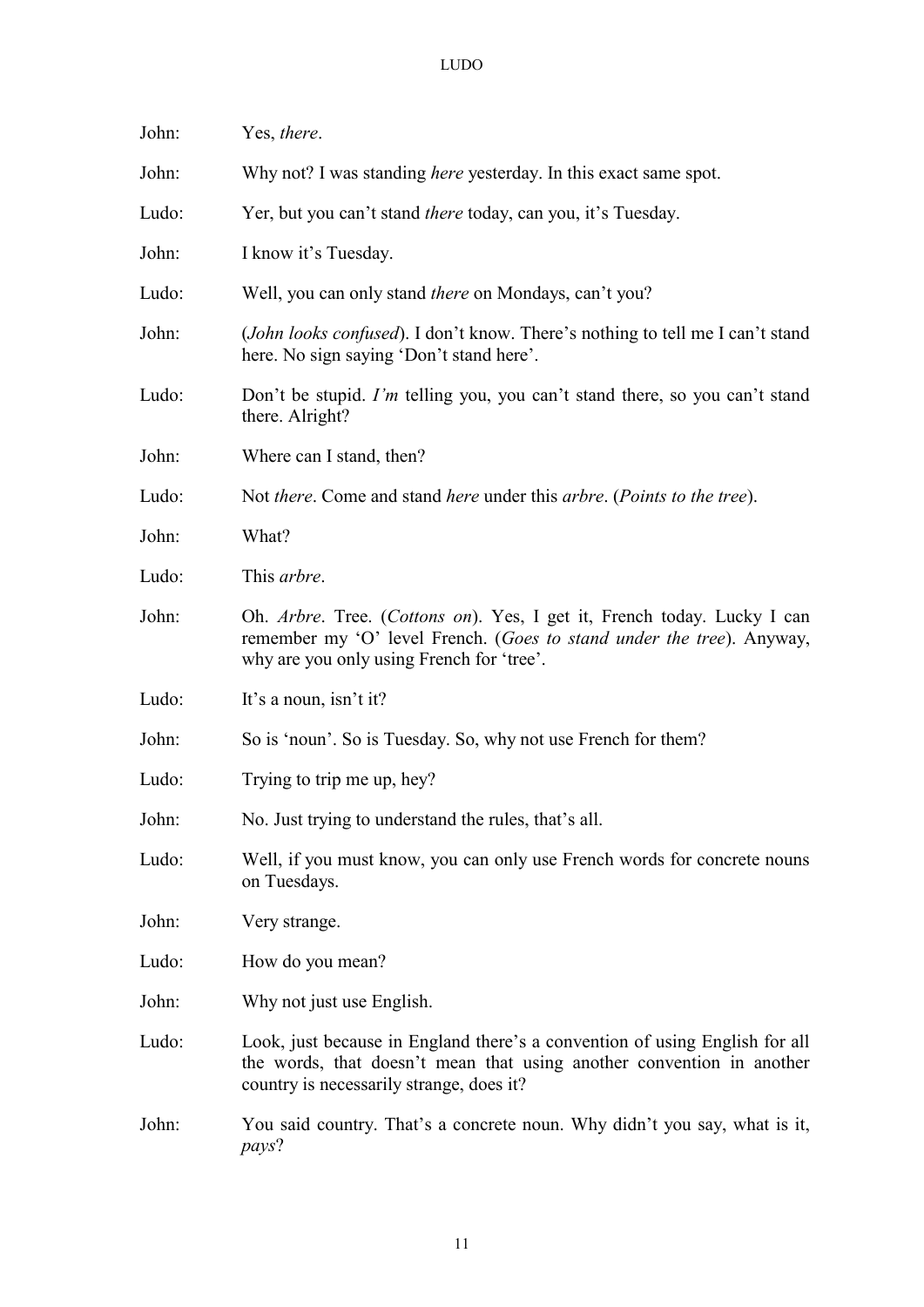| Ludo: | Trying to trip me up, again, eh?                                                                                                                                                                                                                                                                                                        |  |  |  |
|-------|-----------------------------------------------------------------------------------------------------------------------------------------------------------------------------------------------------------------------------------------------------------------------------------------------------------------------------------------|--|--|--|
| John: | No, it's just that I can't understand the rules. They seem completely<br>arbitrary to me.                                                                                                                                                                                                                                               |  |  |  |
| Ludo: | They're not arbitrary at all. It's for things on this island.                                                                                                                                                                                                                                                                           |  |  |  |
| John: | Oh. Like arbre?                                                                                                                                                                                                                                                                                                                         |  |  |  |
| Ludo: | Yes.                                                                                                                                                                                                                                                                                                                                    |  |  |  |
| John: | ( <i>Pauses</i> ). So, what's for breakfast?                                                                                                                                                                                                                                                                                            |  |  |  |
| Ludo: | What?                                                                                                                                                                                                                                                                                                                                   |  |  |  |
| John: | Oh, er, <i>petit déjeuner</i> , that's it. Yes, I suppose that's a concrete noun.                                                                                                                                                                                                                                                       |  |  |  |
| Ludo: | I'm having <i>poisson</i> .                                                                                                                                                                                                                                                                                                             |  |  |  |
| John: | <i>Poisson</i> – fish. Again. What sort of <i>poisson</i> ?                                                                                                                                                                                                                                                                             |  |  |  |
| Ludo: | What does it matter? You can catch your own.                                                                                                                                                                                                                                                                                            |  |  |  |
| John: | Oh, that's not very nice. I've only just arrived. Can't I have some of yours?                                                                                                                                                                                                                                                           |  |  |  |
| Ludo: | You had some last night. It's getting a bit much, isn't it? You arrive on<br>someone else's island and just expect them to feed you.                                                                                                                                                                                                    |  |  |  |
| John: | No, I just thought you might have some going spare.                                                                                                                                                                                                                                                                                     |  |  |  |
| Ludo: | I suppose I can give you some, but only if you can tell me the French word<br>for it.                                                                                                                                                                                                                                                   |  |  |  |
| John: | That's a bit silly, isn't it?                                                                                                                                                                                                                                                                                                           |  |  |  |
| Ludo: | Not at all. You're just using the norms of the society you come from to<br>judge whether something is silly or not. I make the rules here and as it's<br>Tuesday, we can only use French words for concrete nouns on this island.<br>Alright? (Gets the fish from the net on the seashore). Here it is $-$ what's the<br>French for it? |  |  |  |
| John: | It's a cod.                                                                                                                                                                                                                                                                                                                             |  |  |  |
| Ludo: | ( <i>Puts the cod in the pot</i> ). I said the French.                                                                                                                                                                                                                                                                                  |  |  |  |
| John: | I know, I know. I'm thinking.                                                                                                                                                                                                                                                                                                           |  |  |  |
| Ludo: | I haven't got all day.                                                                                                                                                                                                                                                                                                                  |  |  |  |
| John: | You're not going anywhere are you?                                                                                                                                                                                                                                                                                                      |  |  |  |
| Ludo: | I've got to cultivate my <i>jardin</i> . I'm a busy <i>homme</i> . I grow <i>légumes</i> in it and                                                                                                                                                                                                                                      |  |  |  |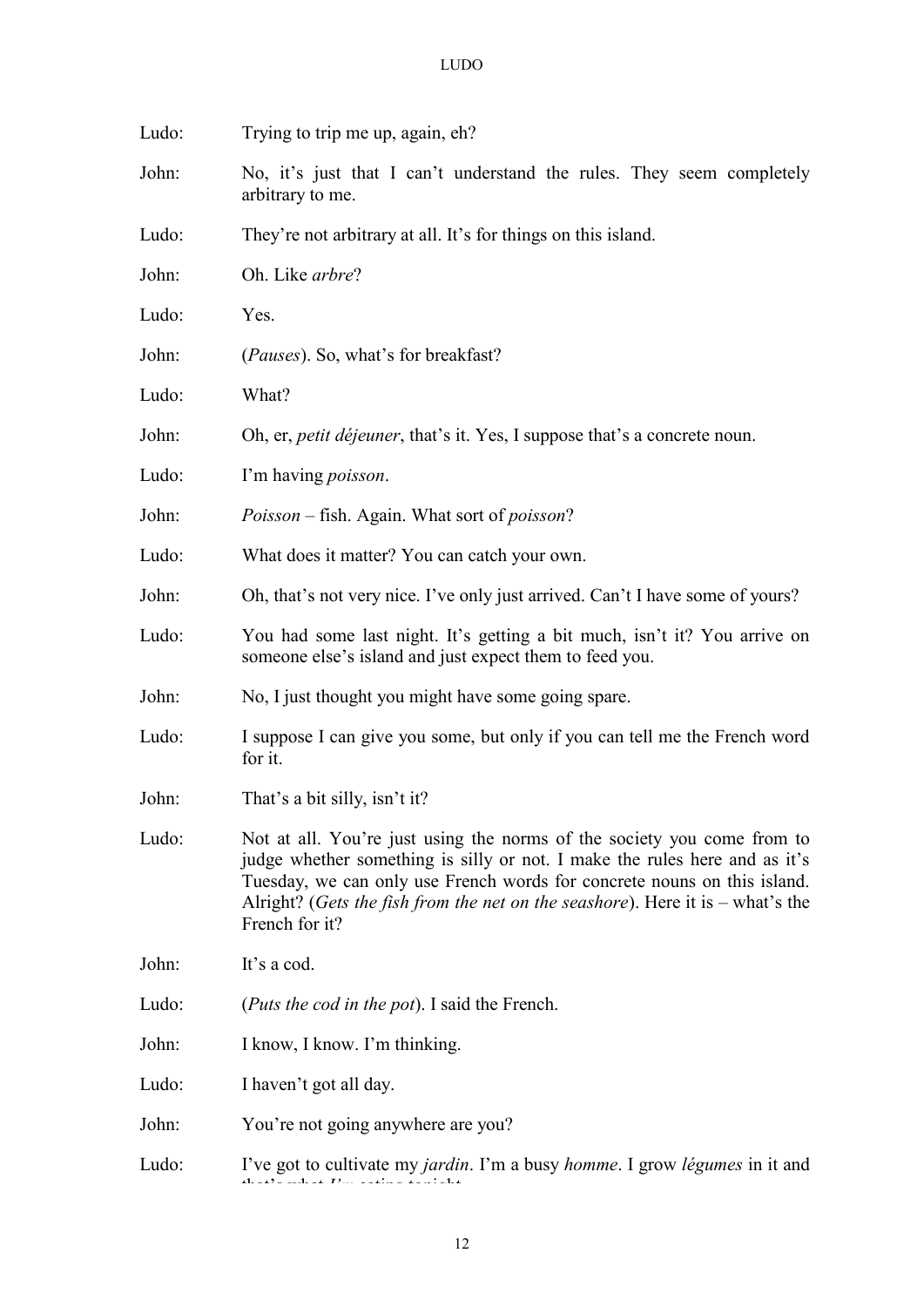that's what *I'm* eating tonight.

- John: Cod, cod. Well, obviously I didn't manage to salvage my French dictionary…
- Ludo: (*Interrupting, threateningly*). Don't get funny with me, mate.
- John: I'm not, I just...
- Ludo: I'll tell you just this once, but I won't be so kind in future. I don't like it when people take advantage of me. It's *morue*.
- John: *Morue*, yes, that's it. I should have known. Well, I'll remember next time.
- Ludo: Perhaps there won't be a next time.
- John: How do you mean?
- Ludo: I only use French on Tuesdays. The rules change on other days.
- John: So what happens then? What happens tomorrow?
- Ludo: You'll have to wait and see.
- John: Look, Ludo, can't you just speak English all the time? It would make things so much easier.
- Ludo: For you perhaps, but those are the rules of the island. As I say, you're lucky you arrived on Monday, when I use English all the time.
- John: I hardly feel lucky.
- Ludo: (*Annoyed*). Look, if you don't like this island, you can find another one.
- John: But there's not another island for miles, maybe hundreds of miles, and the sea's full of sharks, you said so yourself, so I'll have to stay here.
- Ludo: Then you'll have to conform to the rules, won't you?
- John: But, what if I have one set of rules and you have another. That would be fair, wouldn't it?
- Ludo: No, it would be too difficult. How could we communicate if we use different words for the same thing? No, I'm sorry. We've got to use the same set of rules. And it's my island, so it's my rules.
- John: Fair enough, but I do feel at a disadvantage because you know the rules and I don't.
- Ludo: Do you want some *morue* or not?
- John: Yes, yes, that would be nice. Thank you.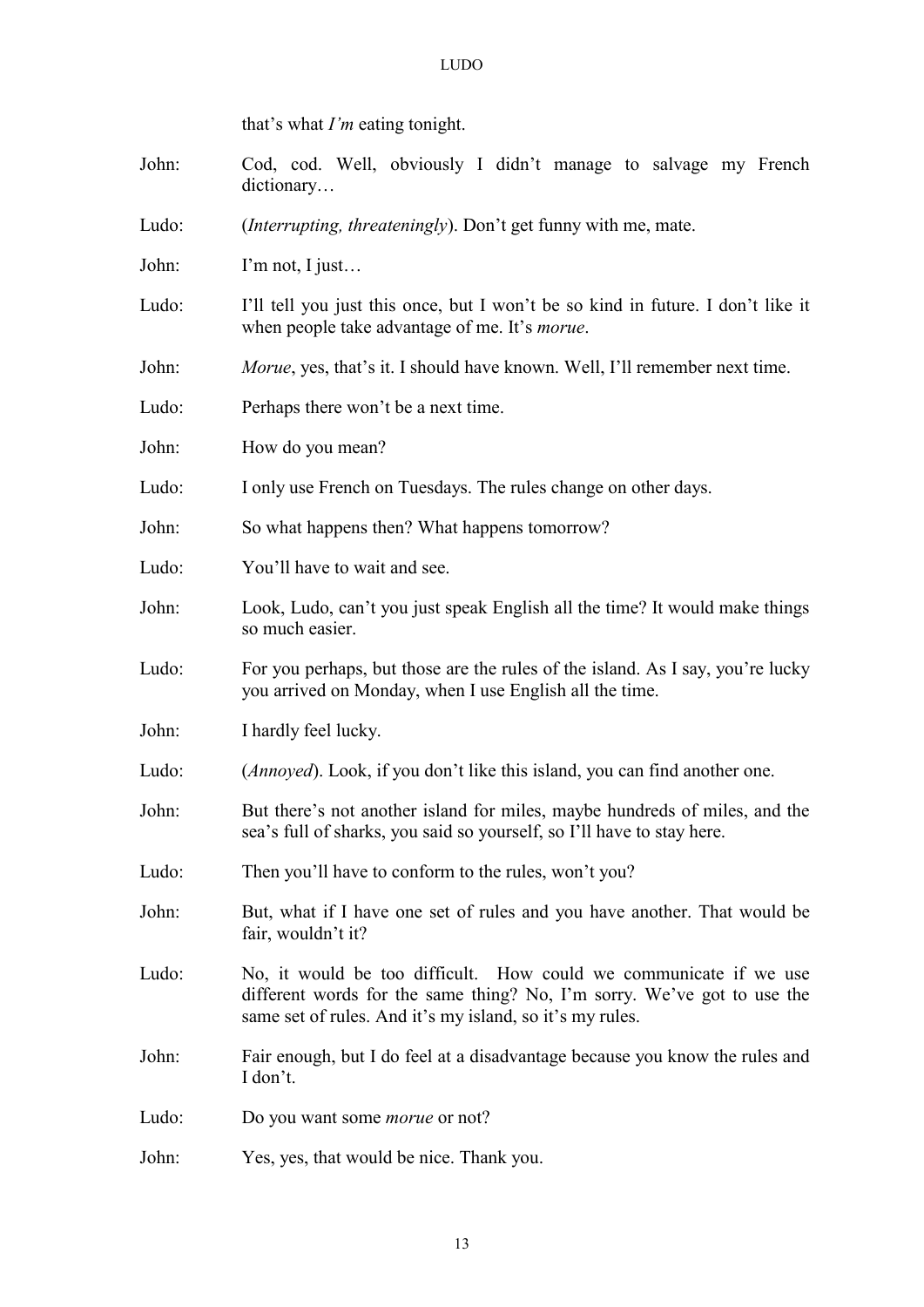(*Ludo puts a piece of cod on a plate and hands it to John. He also puts a piece of cod on a plate for himself*).

Could I have a fork?

Ludo: A what?

John: Oh, a… a *Gabel*. No, that's German.

- Ludo: Know some German do you?
- John: A little. Not much. *Ein bisschen*.
- Ludo: Might come in handy.
- John: How do you mean?
- Ludo: (*Holding out a fork*). Look, do you want this or not?
- John: Yes, but I can't remember the French for fork.
- Ludo: Well, that's just too bad. (*At this point, John tries to grab the fork from John's hand, but fails to do so*). No, you don't.
- John: This is getting ridiculous.
- Ludo: There you go again. You only think it's ridiculous because you've got preconceived notions about what's normal and what's not.
- John: *Fourchette*. That's it, *fourchette*.
- Ludo: Alright, but I won't be so patient next time. (*Hands John a fork*). Here you are. Oh, and I'd do something about that French accent of yours. It doesn't sound too good.
- John: Is that another one of your rules?

Ludo: What?

- John: That you have to speak good French on a Tuesday.
- Ludo: No. There's nothing in the rules about how good your French has to be, which is lucky for you. I just like people to speak with a good French accent, that's all. I don't think it's unreasonable. If you come to someone else's island, you should try to speak their language properly. It's good manners, that's all. You sound a bit like Edward Heath used to, when he spoke French.

John: I take it that isn't a compliment.

Ludo: Ouick, aren't you?

(*They look at each other briefly and then eat for a short while*).